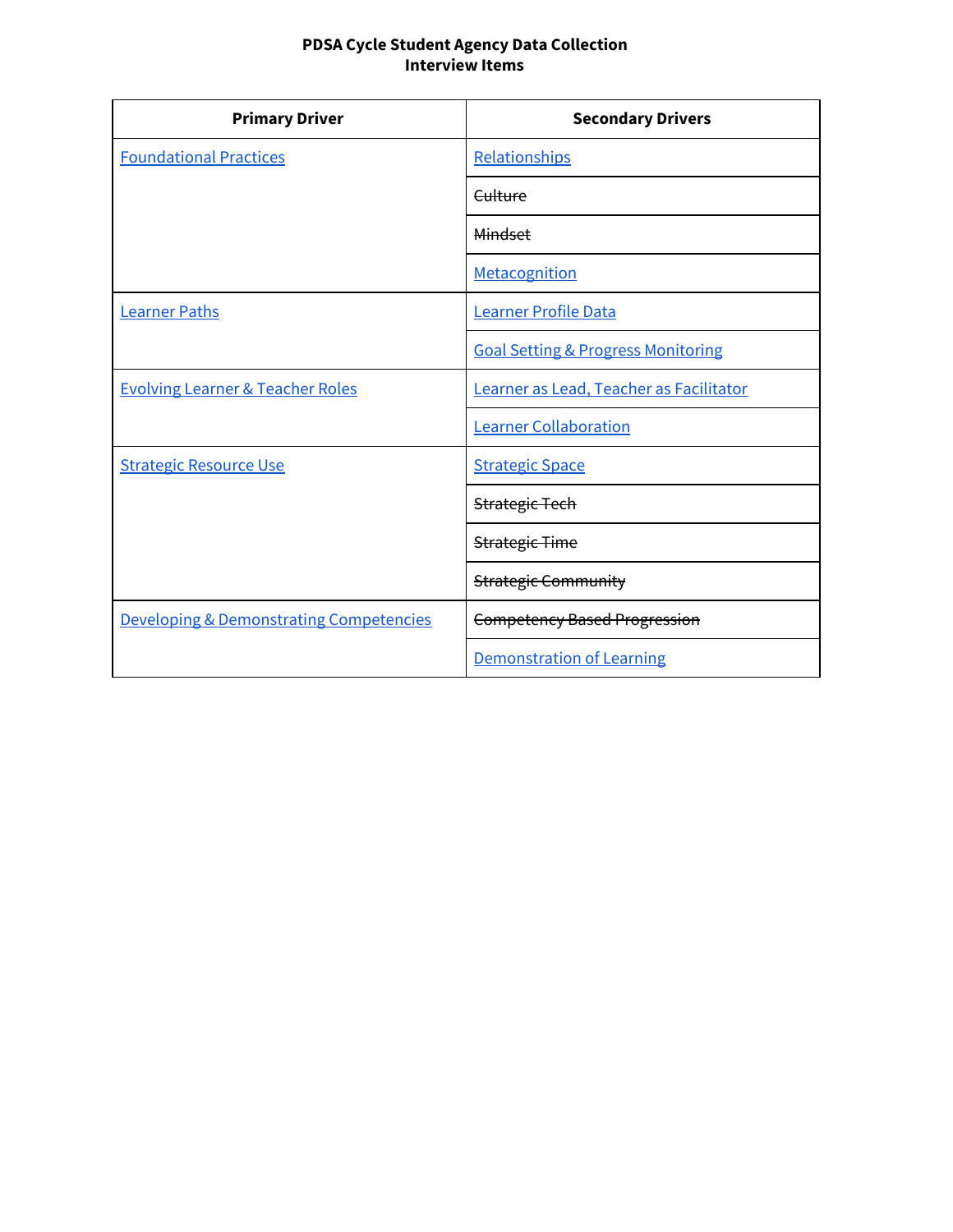<span id="page-1-0"></span>Primary driver: **Foundational Practices** Secondary driver: **Relationships** > *All members contribute positively to the school community and work to build trusting, meaningful, and authentic relationships.*

#### Interview Items

Thank you for talking to me today! What is your name? I'm going to ask you a couple of questions about school, OK? If at any time you decide you want to stop, that is 100% OK. Please just let me know, and we will stop.

- 1. When you are at school, do you have any chances during the day to talk to your teacher about what you do when **you're not at school?** Would you say that you talk to your teacher about these things. . .
	- Never?
	- A little (e.g., one time every week)?
	- Sometimes (e.g., more than one time every week)?
	- A lot (e.g., many times every week)?

## **2. Do you feel like teachers and adults at school care about you?**

Follow up if a student answers 'yes:' Do they care about you...

- A little? What makes you think that they care about you a little?
- Some? What makes you think that they care about you some?
- A lot? What makes you think that they care about you a lot?

# How often do you share what you're thinking and feeling with your teachers and other students while you're at

**school?** Do you feel like you can share what you think and feel...

- A little? What makes you feel that you can share your thoughts and feelings a little?
- Some of the time? What makes you feel that you can share your thoughts and feelings some of the time?
- All of the time? What makes you feel that you can share your thoughts and feelings all of the time?

## 3. Do your teachers expect you to be kind and respectful and to get along with other people at school?

Follow up if a student answers 'yes:' Does your teacher expect that you do these things...

- A little?
- Some of the time?
- All of the time?

## Do you expect that your teachers and other students at school will be kind and respectful to you and to others at **school?**

Follow up if a student answers 'yes:' Do you expect that other people do these things. . .

- A little?
- Some of the time?
- All of the time?

4. K-5 students: Think about the rules in your classroom for how you should act and treat other people. Who comes **up with those rules about how you should act in school?**

6-12 students: Think about the rules at school for how you should act and treat other people. Who comes up with **those rules about how you should act in school?**

Follow up if student provides vague response:

Does your teacher tell you how you should act in school?

Does your teacher sometimes ask you and other students about what you think a good rule would be?

Do students and your teacher talk and decide together what the rules should be?

If your teacher thinks that you or another student is breaking a rule or doing something wrong, does he/she talk to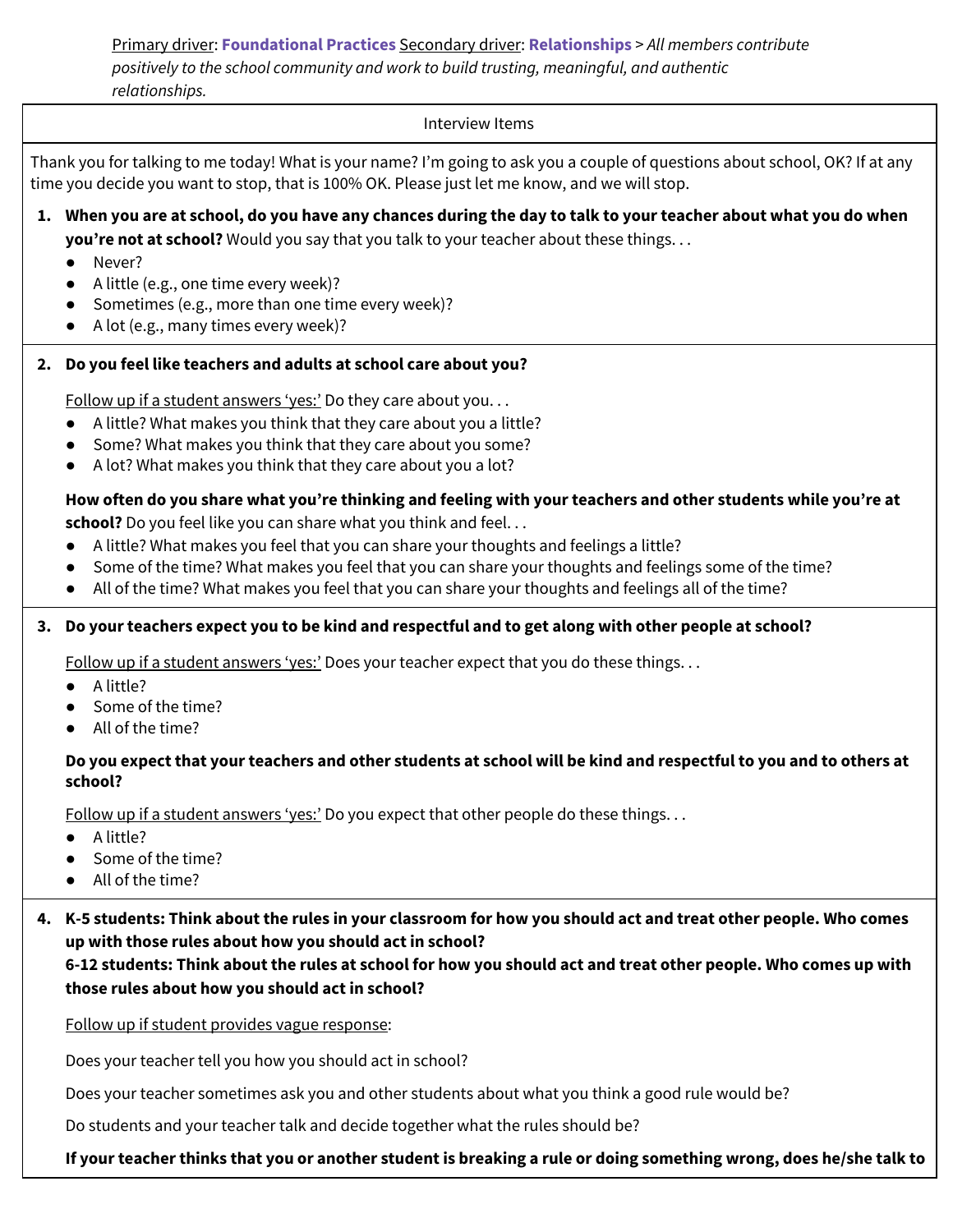**you or the student about it?**

If you think your teacher or another student is breaking a rule or doing something wrong, can you talk to your **teacher about it? Why/why not? Can you tell me about a time when you did this?**

If you think another student is breaking a rule or doing something wrong, do you talk to that student about it? **Why/why not? Can you tell me about a time when you did this?**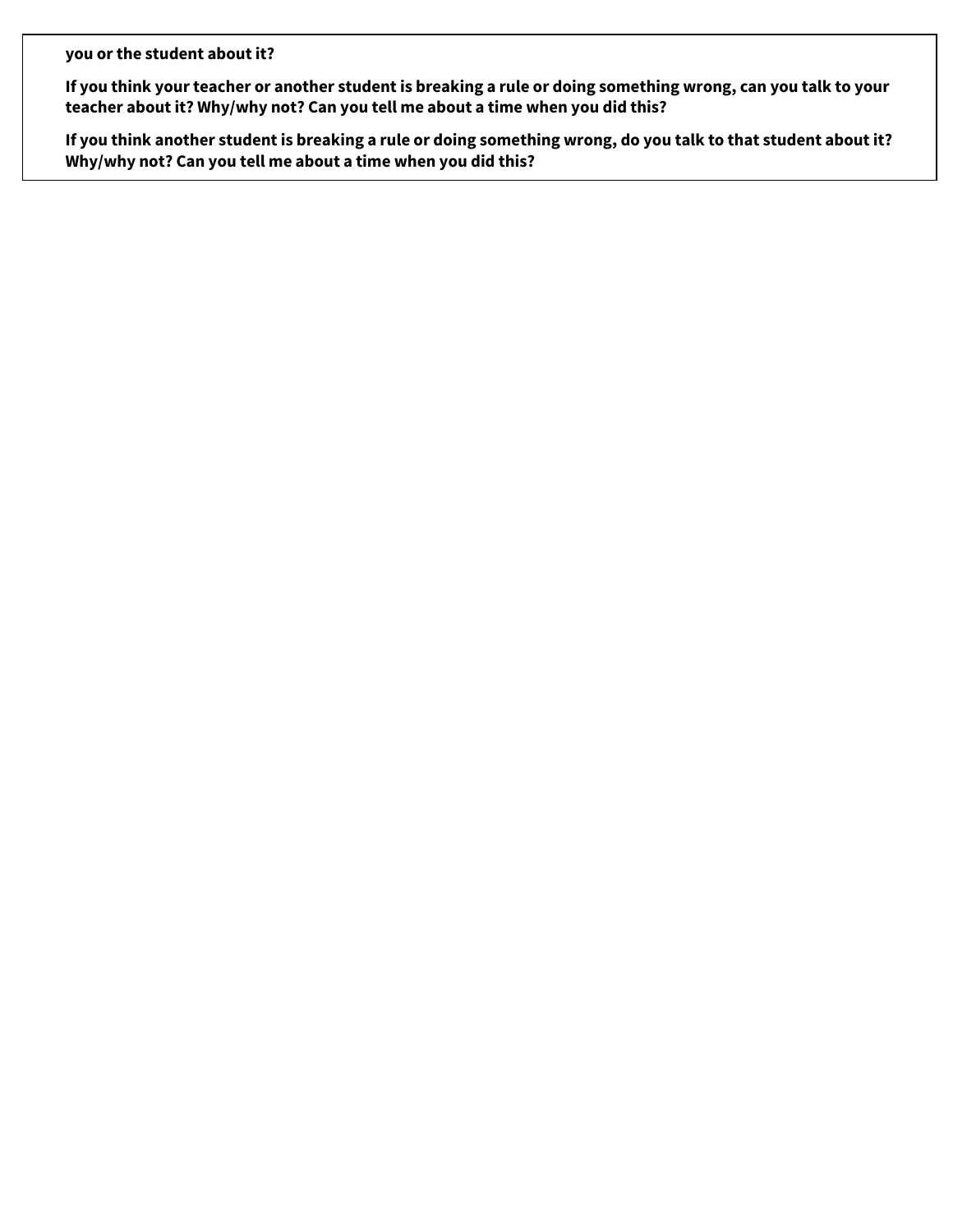<span id="page-3-0"></span>Primary driver: **Foundational Practices** Secondary driver: **Metacognition** > *The processes used to plan, to monitor, and to assess one's understanding and performance - Metacognition includes a critical awareness of (1) one's thinking and learning and (b) oneself as a thinker and learner.*

#### Interview Items

Thank you for talking to me today! What is your name? I'm going to ask you a couple of questions about school, OK? If at any time you decide you want to stop, that is 100% OK. Please just let me know, and we will stop.

1. Does your teacher talk about different strategies kids can use for reading or math? What kind of strategies does **he/she talk about? Can you tell me about them?**

Do you know some different strategies to help you learn? Do you think about which strategy you would use for **different kinds of reading or math work? When do you use those strategies?**

2. Does your teacher talk about some ways that you can think about a plan to get your work done in school?

3. When you get ready to do your work at school, do you talk about how to make a plan to get your work done with your teacher or with other students first? Or do you think about how to make a plan to get your work done just by **yourself? Can you tell me about a time that you did this?**

While you are doing your work, do you talk about your work plan with your teacher or with other students? Or do you think about your work plan just by yourself? Can you tell me about a time that it helped you to think of your **plan? How did it help you?**

4. What kinds of the things are in your plan to get your work done right now? Tell me a little more about them.

### **When do you use those strategies?**

Follow up if student provides vague response: Do you use them for math or literacy or something else?

Follow up if student articulates specific strategy use: How do you decide when you will use them?

Do you ask yourself questions about whether you understand something when you are learning something new? When you're getting your work done, what do you do if you get stuck?

5. Once you finish your work at school, do you think back on it? Do you think back on your plan? Or do you think about what parts of your plan worked just by yourself? Do you talk about what parts of your plan worked with your teacher or with other students? Do you think about what parts of your plan didn't work or need to change?

*If the student responds that he/she doesn't reflect back on work completed, conclude the interview.*

After you finish some work, do you think back about it. . .

- Sometimes?
- Most of the time?
- Pretty much all of the time?

What do you think about when you think back to work that you've done at school? Can you tell me about a time when you did this?

After you finish some work, why do you still think back about it?

Follow up if student provides vague response: How does thinking back on the work you've done at school help you? Can you think back on work that you've done to help you with new work?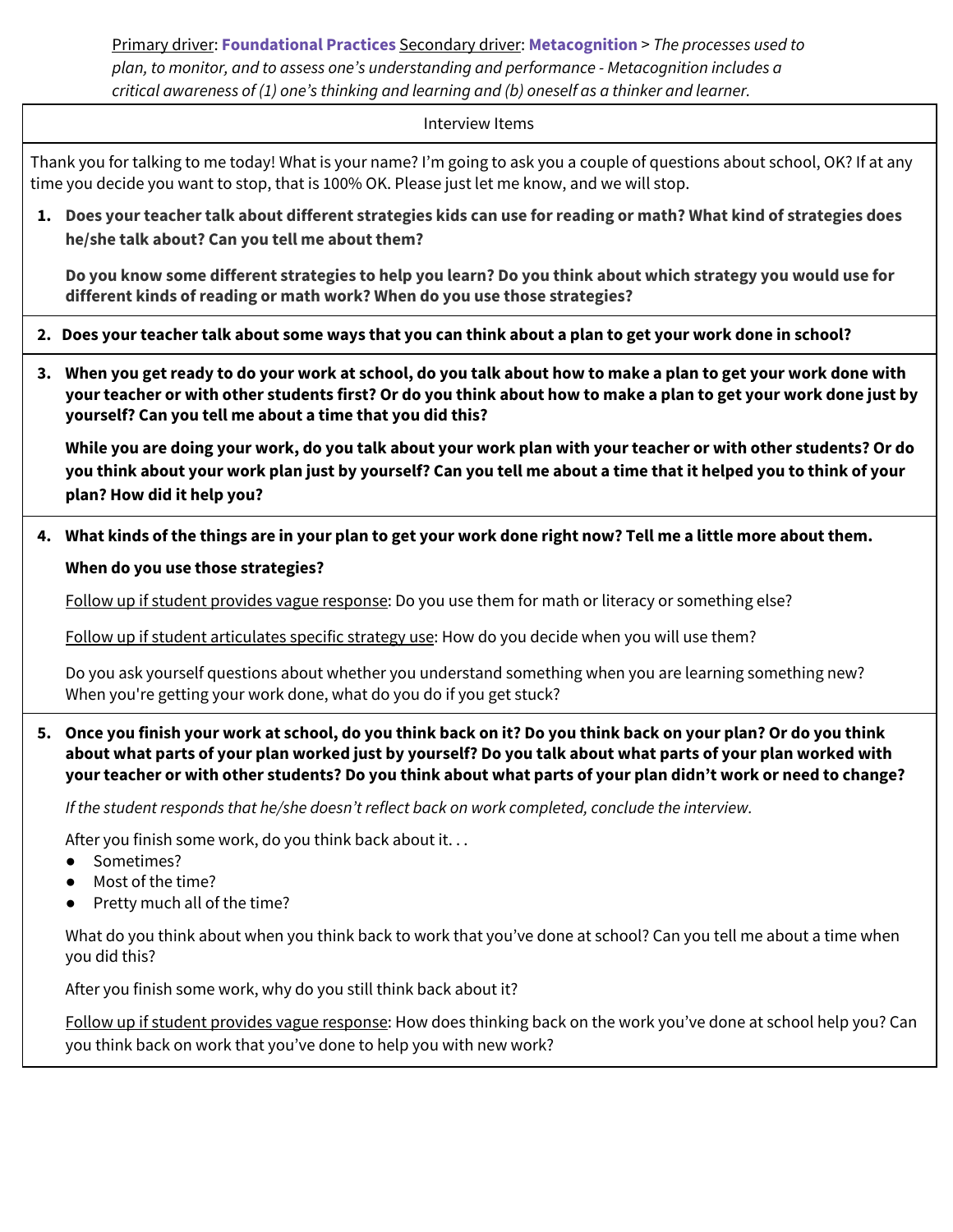## <span id="page-4-0"></span>Primary driver: **Learner Paths** Secondary driver: **Learner Profile Data** > *Learners, teachers, and families understand each learner's assets, interests, and needs and use this information along with outcomes data to personalize learning and to drive learning.*

### Interview Items

Thank you for talking to me today! What is your name? I'm going to ask you a couple of questions about school, OK? If at any time you decide you want to stop, that is 100% OK. Please just let me know, and we will stop.

For this first question, consult the school PDSA document, IP, or teacher (if needed) to get the language used around student *profile documents - Use that language when talking about the profile.*

## **1. Did you do a [learner profile/learner preference inventory/classroom language] for school this year?**

*If the student responds that he/she didn't create a learner profile, conclude the interview.*

Follow up if student states 'yes:' Can you tell me a little bit more about it? What does that mean? Why did your teacher ask you to make a [learner profile/learner preference inventory/classroom language]?

## **How did you make your [learner profile/learner preference inventory/classroom language]?**

Follow up if student provides vague response: Did your teacher ask you questions to create your [learner profile/learner preference inventory/classroom language], or did you do it by yourself?

Questions for #2 and #3 should only be asked later in the school year after teachers and learners will have had opportunities to revisit learner profiles. If asking the Learner Profile Data questions at the beginning of a first PDSA cycle for this driver, *skip to questions for #4.*

- 2. How many times do you go back to your [learner profile/learner preference inventory/classroom language] to use **it to get your work done?** Do you review it. . .
	- One time every week (e.g., every Monday)?
	- More than one time every week (e.g., on Monday and Friday)?

When you review it, do you sit down with your teacher to talk about it? Or do you review it by yourself?

What do you use our [learner profile/learner preference inventory/classroom language] for?

Do you use any other information to help you to review your [learner profile/learner preference inventory/classroom language]?

Follow up if student provides vague response: What did you use? Did you use some information that you or your teacher wrote down? Or did you use something you did on a computer? Can you tell me about it?

## **How do you use your [learner profile/learner preference inventory/classroom language] to help you to learn?**

Follow up if student gives vague response: Can you tell me a little bit more about it? What does that mean?

Where do you keep your learner profile? How much have you used it since you made it? Do you use it...

- Maybe a little bit?
- Sometimes?
- Most of the time?
- Pretty much all of the time?

## **3. How do you decide how your [learner profile/learner preference inventory/classroom language] should change?**

Follow up if student provides vague response: Do you and your teacher talk about your [learner profile/learner preference inventory/classroom language] together to change it?

Do you decide how you think your [learner profile/learner preference inventory/classroom language] should change, then talk to your teacher about it?

How do you decide how you should change it? What information do you use?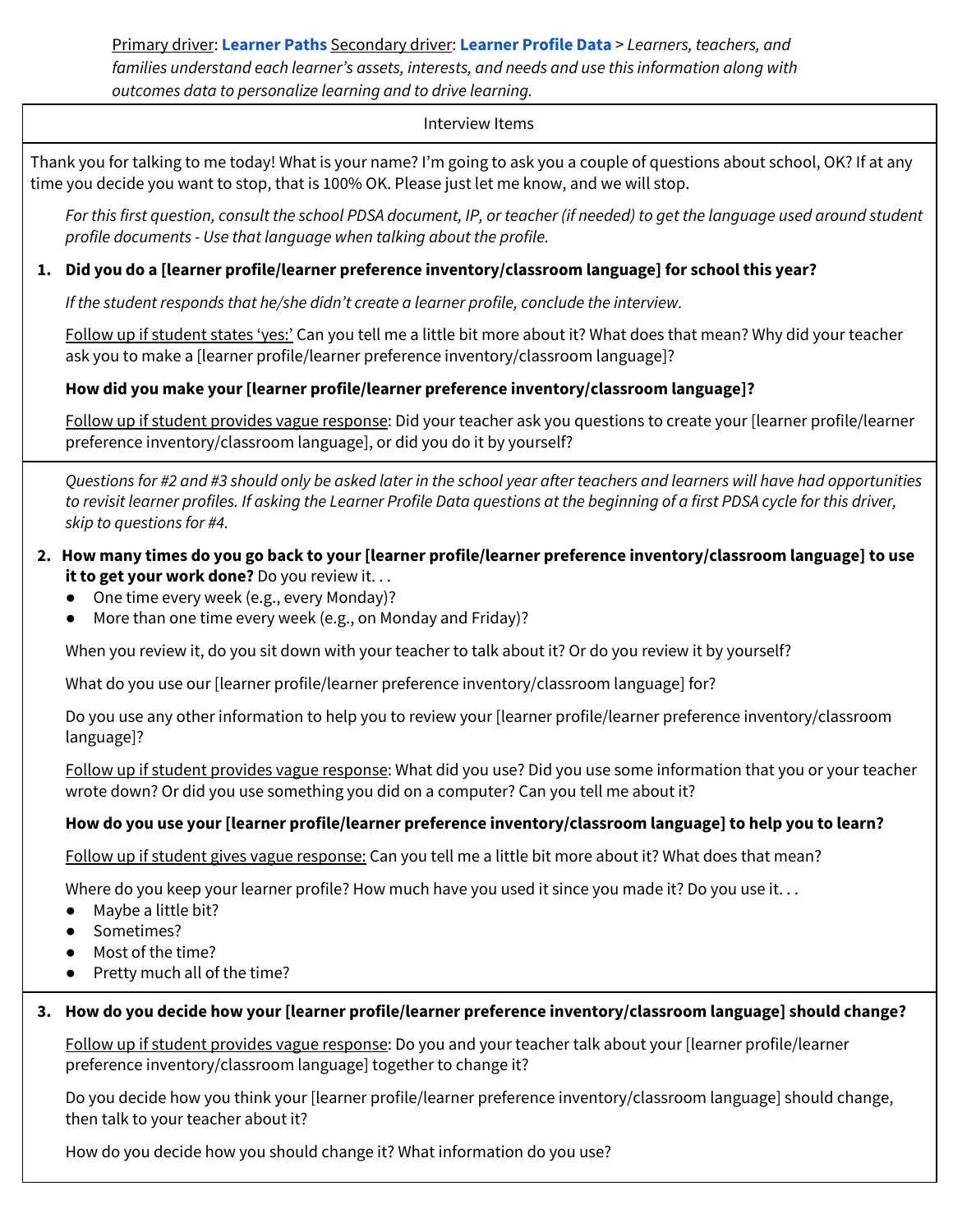Follow up if student provides vague response: Do your teachers or other students in the class help you to change it?

## **4. Does anybody else, like your family or another teacher, know about your [learner profile/learner preference inventory/classroom language]?**

How do they know about it? Does your teacher tell them about it? Or do you talk to them about it yourself?

If somebody else, like your mom or dad or another teacher, thinks that your [learner profile/learner preference inventory/classroom language] should change, can they tell you and your teacher to change it?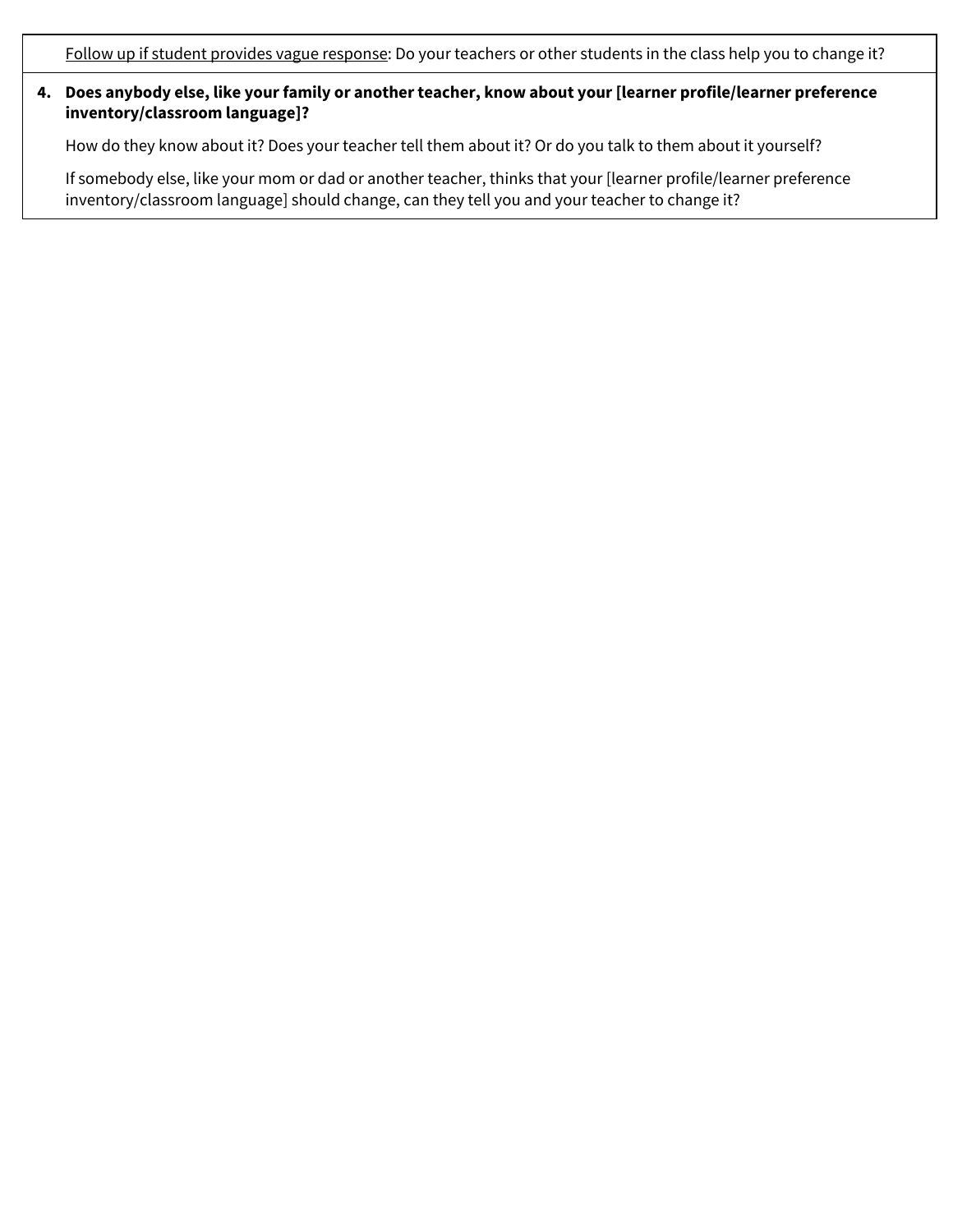# <span id="page-6-0"></span>Primary driver: **Learner Paths** Secondary driver: **Goal Setting & Progress Monitoring** > *Learners and teachers regularly co-create goals and monitor progress.*

#### Interview Items

Thank you for talking to me today! What is your name? I'm going to ask you a couple of questions about school, OK? If at any time you decide you want to stop, that is 100% OK. Please just let me know, and we will stop.

For this first question, consult the school PDSA document, IP, or teacher (if needed) to get the language used around student *goals - Use that language when talking about the goal.*

## **1. What is your [SMART/personalized/classroom language] goal?**

Follow up if student seems confused or doesn't state a goal *and you know that he/she should have a goal*: Do you have a [SMART/personalized/classroom language] goal for reading or math? Is there something that you're working on for reading or math?

*If the student responds that he/she doesn't have a goal, conclude the interview.*

Follow up if student only states goal: Can you tell me a little bit more about it? What does that mean?

## **Why did you set that goal? How are you hoping that you will change if you meet that goal?**

Follow up if student provides vague response: How is that goal supposed to help you to be better at school?

## **What are you going to do to meet your goal?**

Follow up if student provides vague response: Do you have a plan to meet the goal?

If student states yes/no without explanation or providing written plan: Do you have a plan written on paper? Can you show it to me?

Follow up if student provides plan but doesn't explain it: Can you tell me about your plan?

## **2. How did you come up with that goal?**

Follow up if student provides vague response: Did you have some help? Who helped you? How did they help?

## **3. Did you use anything to help to make that goal?**

Follow up if student provides vague response: What did you use? Did you use some information that you or your teacher wrote down? Or did you use something you did on a computer? Can you tell me about it?

## **Did you do a [learner profile/learner preference inventory/classroom language] for school this year?**

Follow up if student states 'yes:' Can you tell me a little bit more about it? What does that mean? Did you use it to make your goal? How did you use it to make your goal?

## **4. Do you talk to your teacher about your goal?**

Follow up if student notes talking to teacher but doesn't elaborate: Can you tell me about a time when you talked to your teacher about your goal?

#### 2nd-5th students: **How many times do you talk to your teacher about your goal in a week?**

## K-1 (maybe 2) students:

## **Do you talk to your teacher about your goal. .** .

- One time every week (e.g., every Monday)?
- More than one time every week (e.g., on Monday and Friday)?

# **5. How are you going to know if you meet your goal? How will you be able to tell?**

**Does your teacher sometimes help you to know if you meet your goal?**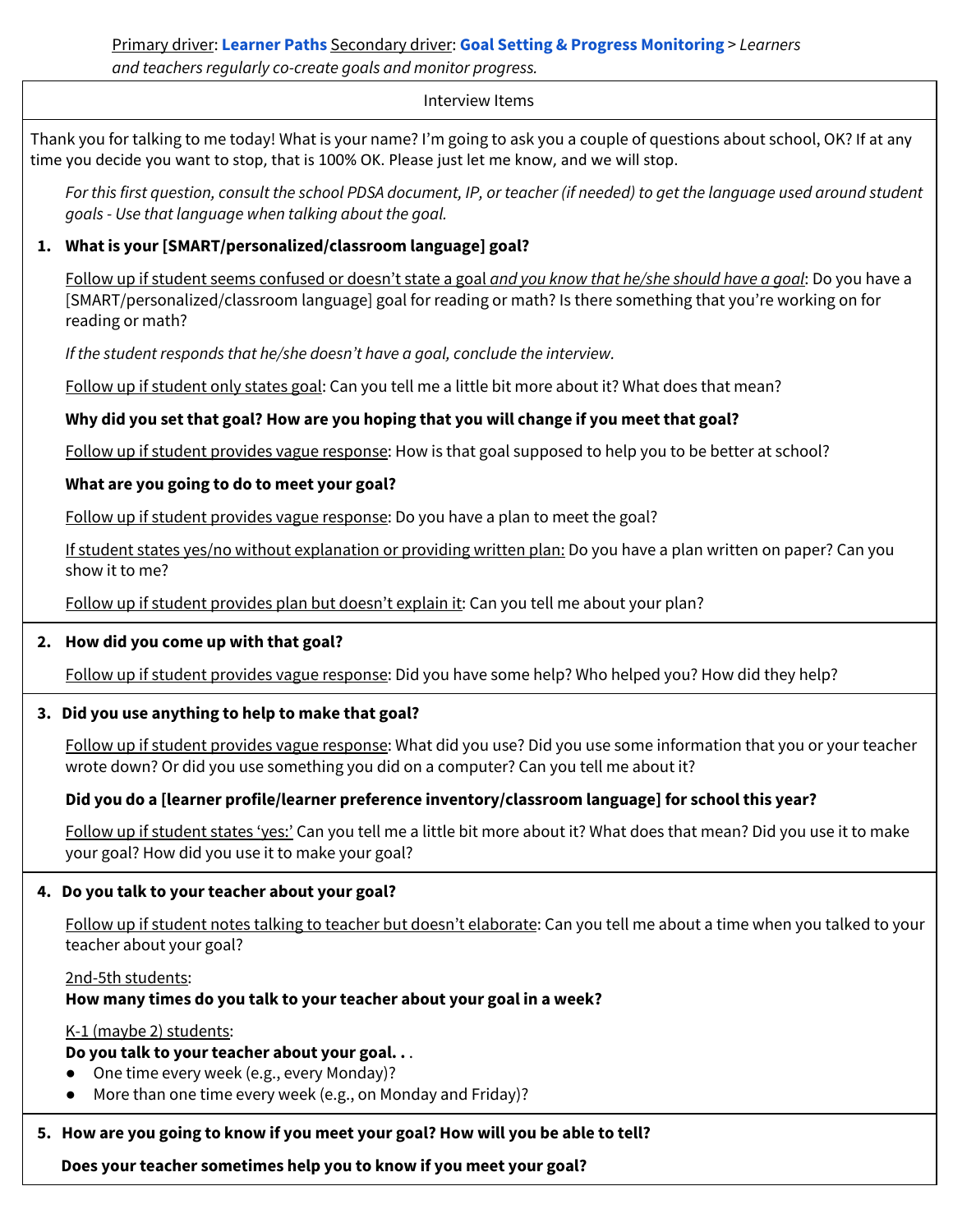### **6. Do you use any information to decide if you meet your goal?**

Follow up if student provides vague response: What did you use? Did you use some information that you or your teacher wrote down? Or did you use something you did on a computer? Can you tell me about it?

### **How do you use it to know that you've met your goal?**

## 7. If you tell your teacher that your goal isn't a good goal or that it's just not working, can you change it?

**Who decides if you should change your goal?** Can you tell me about a time when you did this?

These questions should only be asked at the end of the PDSA cycle AND at the beginning of a PDSA if school does another *consecutive Goal Setting and Progress Monitoring PDSA.*

#### **8. Did you meet your goal?**

What did you do well that helped you to meet your goal? Can you tell me about why it helped you?

What did you do that didn't work to meet your goal? Can you tell me about why it didn't work?

Can you use what you learned from working on your goal to help you to set a new goals next time? How can you use what you learned when you set new goals? Can you tell me about what you would do?

### **9. Does anybody else, like your family or another teacher, know about your goals? Who else knows?**

How do they know about your goal? Does your teacher tell them about it? Or do you talk to them about it yourself?

### 10. If somebody else (e.g., mom or dad or another teacher) doesn't think that your goal is good, can they tell your **teacher to change it?**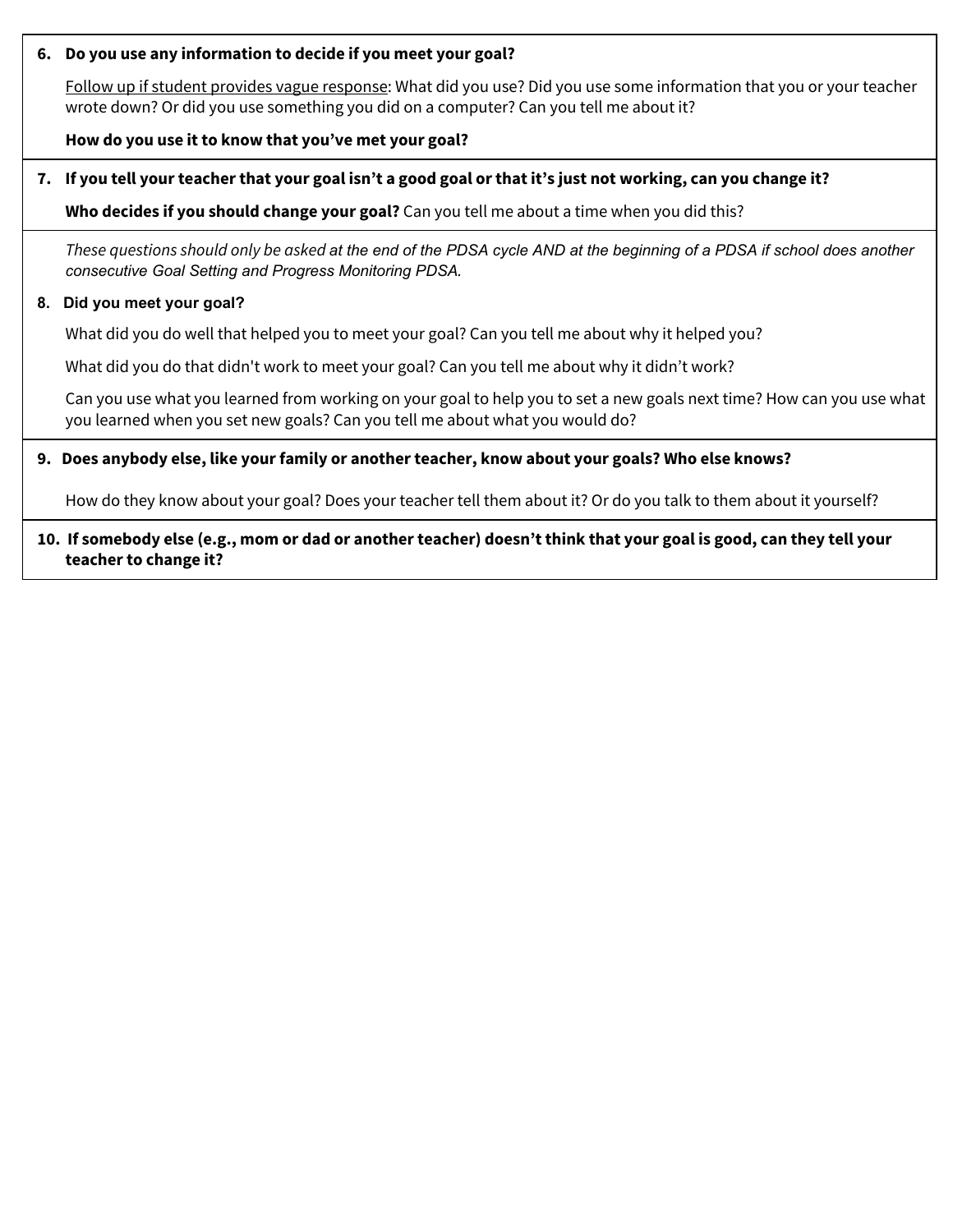# <span id="page-8-0"></span>Primary driver: **Evolving Learner & Teacher Roles** Secondary driver: **Learner as Lead, Teacher as Facilitator** > *Learners exercise increased control and responsibility for their learning, and teachers serve as guides by providing support structures and processes.*

#### Interview Items

Thank you for talking to me today! What is your name? I'm going to ask you a couple of questions about school, OK? If at any time you decide you want to stop, that is 100% OK. Please just let me know, and we will stop.

### **1. What do you want to learn in school this week?**

Follow up if student provides vague response: Can you tell me a little bit more about it? What does that mean?

Do you have chances to learn those things in your classes at school? Can you tell me about a time when you had a chance to work on those things? What did you do?

### 2. Who decides what you will work on in school? Does your teacher mostly tell you what you should work on, or do **you help to decide what you work on in school?**

Does your teacher tell you what to work on, or does he/she give you some ideas and let you pick one to do your work?

Do you and your teacher talk and decide together what you should work on in school? Or do you decide what you should work on by yourself, then talk to your teacher about it?

Follow up if the student provides student-driven response: How do you decide what you should work on at school? Can you tell me about a time when you did this?

## 2. How do you know how to get your work done in school? Does your teacher mostly tell you how you should do your **work, or do you help to decide how you can get your work done in school?**

Does your teacher tell you how you should do your work, or does he/she give you some ideas and let you pick one to decide how you will get your work done?

Do you and your teacher talk and decide on how you can get your work done together? Or do you decide how you want to do your work on by yourself, then talk to your teacher about it?

Follow up if the student provides student-driven response: How do you decide how you do your work at school? Why did you decide Can you tell me about a time when you did this?

## 3. When you learn new things and do your work in school, do you work (circle all that apply)...

- Mostly with the whole class at the same time?
- Sometimes with a few other students in groups?
- Sometimes with one other student?
- Sometimes by yourself?

How do you decide if you will do your work with other students or by yourself? Does your teacher tell you when to work by yourself or with other students? Or do you decide when you do your work by yourself and when you work with other students?

Follow up if the student provides student-driven response: How do you decide if you will work by yourself or with other students at school? Can you tell me about a time when you did this?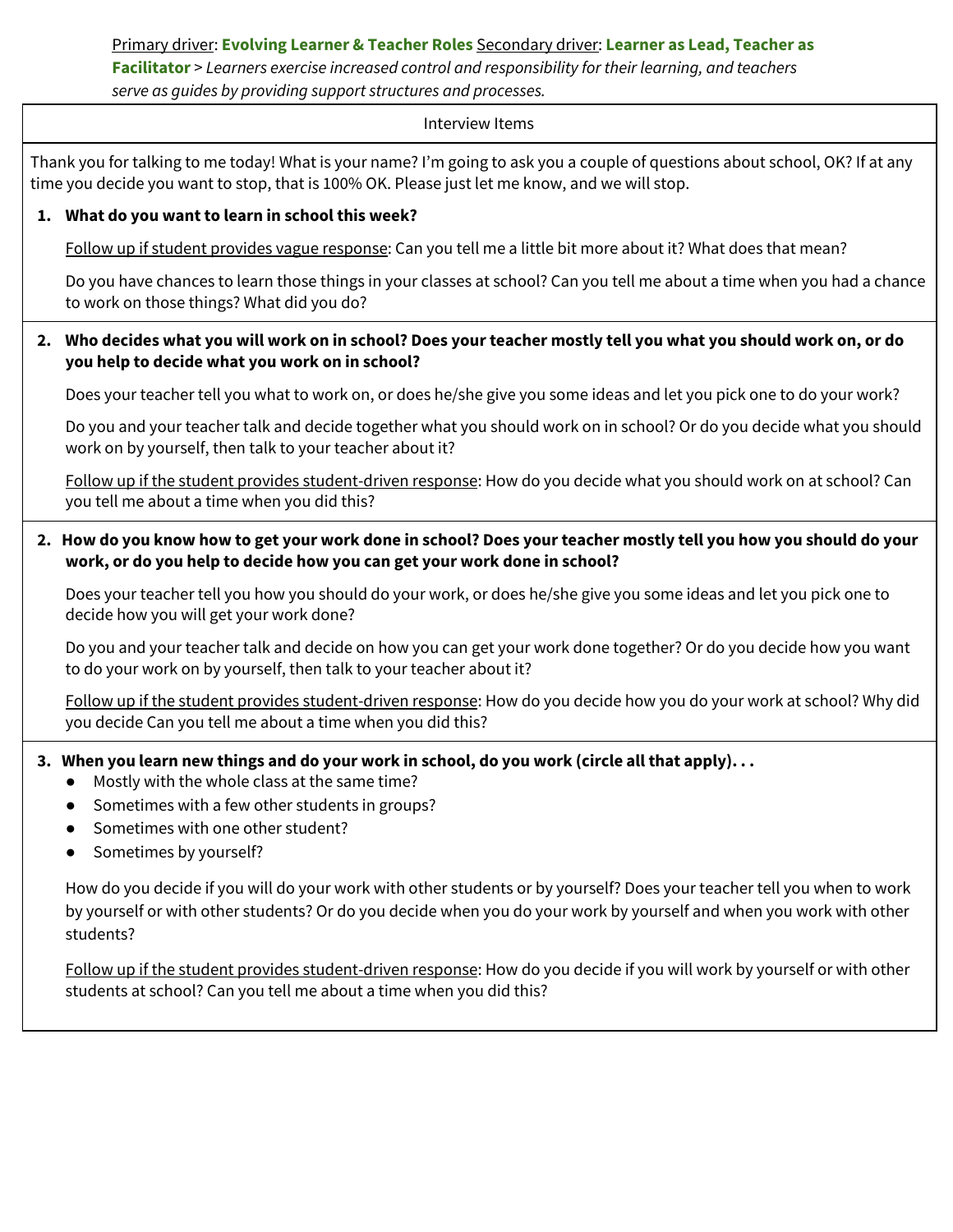# <span id="page-9-0"></span>Primary driver: **Evolving Learner & Teacher Roles** Secondary driver: **Learner Collaboration** >

*Learners work collaboratively to achieve their learning goals.*

### Interview Items

Thank you for talking to me today! What is your name? I'm going to ask you a couple of questions about school, OK? If at any time you decide you want to stop, that is 100% OK. Please just let me know, and we will stop.

## **1. When you do your work at school, do you work by yourself?**

Do you work with yourself most of the time, or just some of the time?

Follow up if student states that he/she works alone most/all of the time: Why do you work by yourself most/all of the time?

Follow up if student provides vague response: Does your teacher say that you should work by yourself? Or do you just like to work by yourself most of the time?

Are there times at school that you work with other students? Can you tell me about a time when you did this?

If the student clearly indicates that he/she doesn't collaborate with peers to complete work, conclude the interview.

## **2. Who decides when you do your work with other people at school?**

Follow up if student provides vague response: Does your teacher tell you when you should work with other students, or do you get to decide?

How do you decide when you will work with other students in school?

When you get the chance, why do you work with other students in school?

Follow up if student provides vague response: If they ask you questions about your work, does it help you to think about your work? Does it help you to do your work better? How does it help you? Can you tell me about a time when you did this?

## 3. When you do your work with other students at school, do you sometimes ask them questions about their work?

Follow up if student states 'yes:' When do you ask them questions about their work?

- Some of the times that you work with them
- Most of the times that you work with them
- Pretty much all of the times that you work with them

Why do you ask them questions about their work?

Follow up if student provides vague response: If you ask them questions about their work, does it help other students to think about their work? Does it help them to do their work better? How does it help them? Can you tell me about a time when you did this?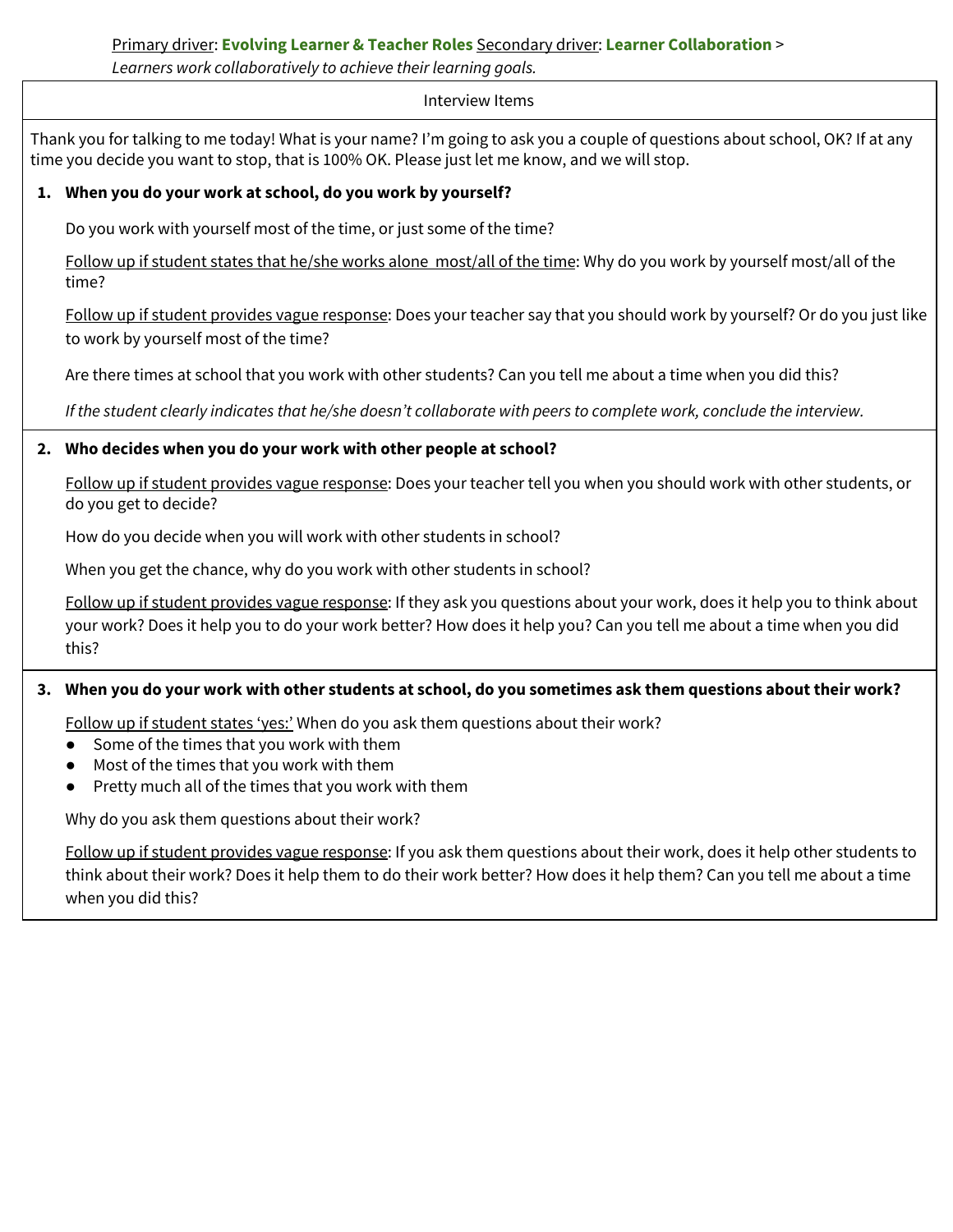## <span id="page-10-0"></span>Primary driver: **Strategic Resource Use** Secondary driver: **Strategic Space** > *Learners and teachers design and use space to support learners' needs and preferences.*

#### Interview Items

Thank you for talking to me today! What is your name? I'm going to ask you a couple of questions about school, OK? If at any time you decide you want to stop, that is 100% OK. Please just let me know, and we will stop.

## **1. Who decides how your classroom should be set up?**

Follow up if student provides vague response: Does your teacher just set up the classroom himself/herself for everybody? Or did students get to help to decide how to set up the classroom?

## Are there different areas in your classroom where you can work on different things (e.g., quiet place to work or to **read alone, place where students can work together)?**

Did your teacher decide what these different places in your classroom would be like? Or did students get to help to decide how these areas should be set up?

If you or other students think of a different way that you want to work in a part of the classroom, can you change that area of the classroom?

Can you tell me about a time when you or someone else changed the classroom to work better? Did the change make it easier to work with other students in your classroom?

## 2. When you do your work in your classroom, do you work in the same place all of the time? Or do you work in **different part of the classroom to get things done?**

## **Who decides where you do your work?**

Follow up if student provides vague response: Does the teacher tell you where to work? How does he/she decide where you will work?

Do you get to decide where you do your work? How often do you get to decide where you work? Do you decide where you work. . .

- Some of the time?
- All of the time?

How do you decide where you will work?

These questions should only be asked later in the school year after teachers and learners will have had opportunities to revisit the *classroom setup.*

## **3. Has your classroom stayed the same way all year?**

**Has your classroom changed during the year, maybe because you started working on something different? Or because someone in the class needed something set up in a certain way to do his/her work?**

Can you tell me about a time that your classroom was changed? Why did it change? What was the change?

If you tell your teacher that something in your classroom isn't helping you to do your work, can you change it?

Follow up if student states 'yes:' How do you decide how you should change it? Can you tell me about a time when you did this?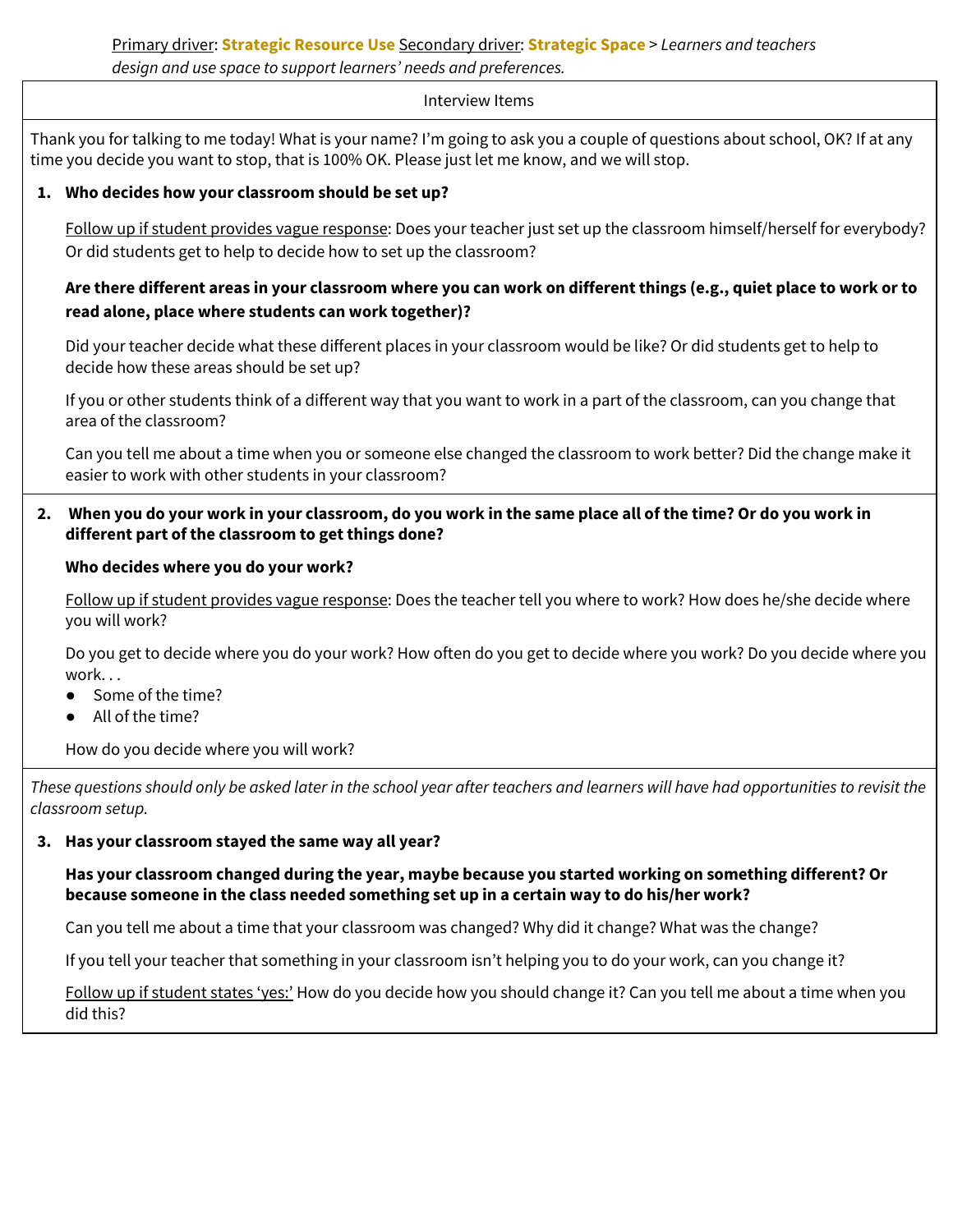<span id="page-11-0"></span>Primary driver: **Developing & Demonstrating Competencies** Secondary driver: **Demonstration of Learning** > *Learners demonstrate learning through a variety of authentic means that include application and creation of knowledge and support increasing levels of rigor.*

### Interview Items

Thank you for talking to me today! What is your name? I'm going to ask you a couple of questions about school, OK? If at any time you decide you want to stop, that is 100% OK. Please just let me know, and we will stop.

For this first question, consult the school PDSA document, IP, or teacher (if needed) to get the language used around *academic units of study - Use that language when talking about the unit of study.*

## 1. After you finish working on a [standard/subject/classroom language] at school, how do you show what you've **learned from it?**

Follow up if student provides vague response:

- Do you take a quiz or a test?
- Do you get to pick from some ways of showing what you learned (e.g., poster, essay, PowerPoint presentation)?
- Do you and your teacher talk and decide together how you can show what you've learned?
- Do you decide how you want to show what you've learned by yourself, then talk to your teacher about it?

These questions should only be asked later in the school year after teachers and learners will have had opportunities to revisit the *classroom setup.*

**2. When you show what you've learned after you finish working on a [standard/subject/classroom language] at** school, do you only show what you know for one [standard/subject/classroom language] at a time? Or do you **show what you've learned for more than one [standard/subject/classroom language] at the same time?**

Can you tell me about a time when you showed what you learned about more than one [standard/subject/ **classroom language] at a time?**

Can you use what you learn from a [standard/subject/classroom language] to help you to solve other problems? **Can you tell me about a time when you did this?**

**3. After you finish working on a [standard/subject/classroom language] at school, does your teacher ask you** questions to help you to show what you learned? Or, do you decide how you want to show what you've learned **from more than one [standard/subject/classroom language] at a time by yourself?**

Can you use what you learned for one [standard/subject/classroom language] to help you when you start learning about a new [standard/subject/classroom language]? Can you tell me about a time when you did this?

Can you use what you learned for one [standard/subject/classroom language] to help you to show what you learn about another [standard/subject/classroom language]? Can you tell me about a time when you did this?